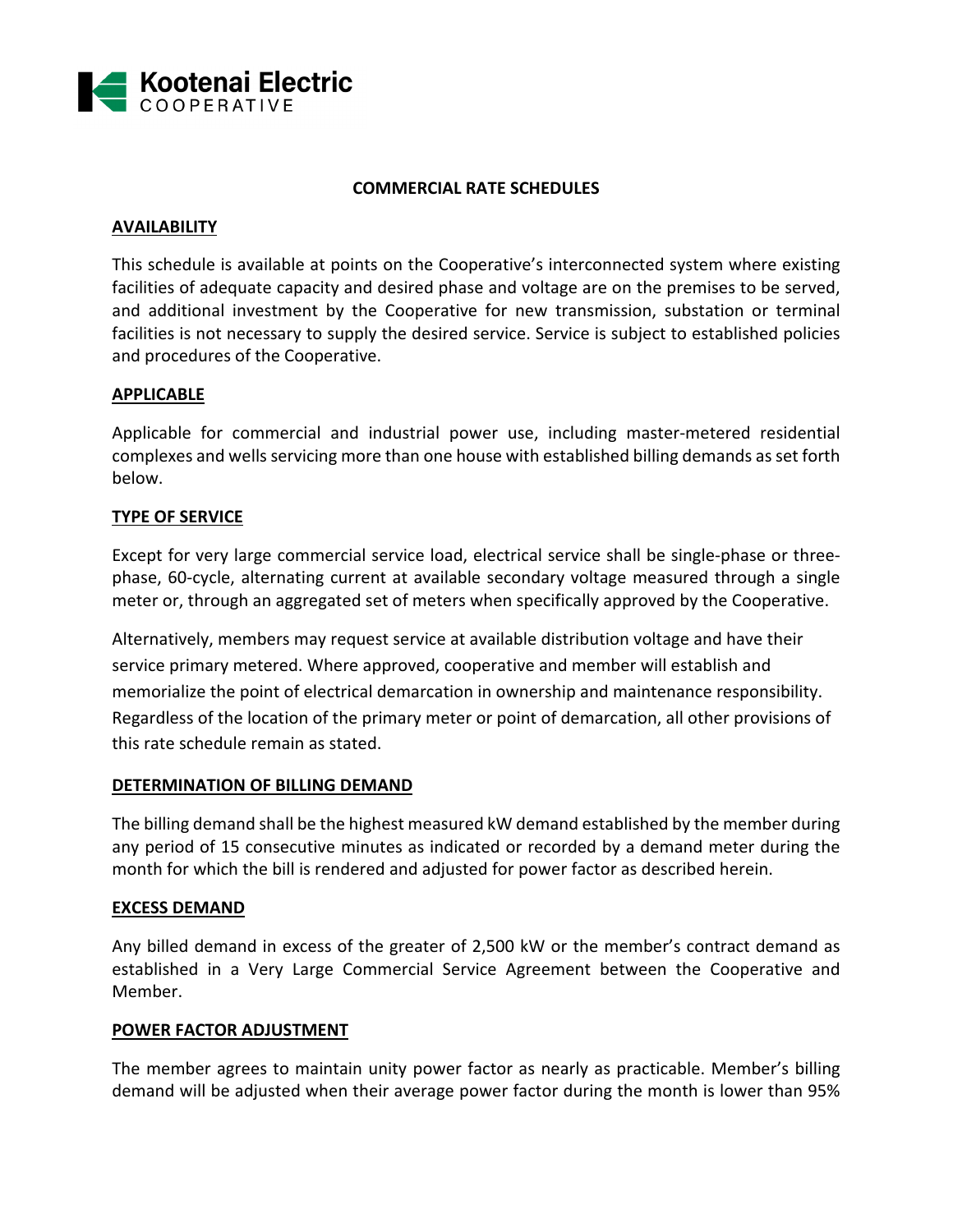lagging for services where the Cooperative has installed power factor measuring equipment. When a member's average power factor is lower than 95% lagging during the month, the billing demand for the month will be increased by an amount equal to the difference between a power factor of 95% lagging and the member's average power factor for the month multiplied by the measured demand.

## **DETERMINATION OF RATE SCHEDULE**

Accounts will be reviewed to determine the appropriate rate schedule as deemed necessary by the Cooperative.

## **POWER COST ADJUSTMENT**

This rate shall be subject to the Cooperative's Power Cost Adjustment Schedule.

## **TAXES AND/OR FRANCHISE FEES**

This rate shall be subject to all taxes and franchise fees levied or imposed by laws or ordinances which are incurred by the Cooperative.

## **TERMS OF BILLING AND PAYMENT**

Payment for rendered service is payable by the stated due date and becomes past due if not paid by that date. For those rates having a minimum bill provision, the minimum bill rendered will be the greater of the sum of all applicable charges, or the minimum charge.

Members requesting a reconnection of service within 12 months of requesting a disconnection at the same service location shall be responsible for paying all applicable charges that would have been incurred during the months the service was disconnected. When determining applicable energy charges, no consumption will be assumed during the months the service was disconnected. These charges will be in addition to any other outstanding charges or fees.

## **MONTHLY BILLING RATES**

| <b>Small Commercial Rate Schedule</b> |                                                                                         | C <sub>110</sub> & C <sub>130</sub>                                 |
|---------------------------------------|-----------------------------------------------------------------------------------------|---------------------------------------------------------------------|
| C <sub>110</sub><br>C <sub>130</sub>  | Service Availability Charge, Single-Phase:<br>Service Availability Charge, Three-Phase: | \$42 per month, or<br>\$64 per month, plus                          |
|                                       | Demand Charge:                                                                          | First 20 kW at no charge, plus<br>Over 20 kW at \$5.75 per kW, plus |
|                                       | Energy Charge:                                                                          | All kWh at \$0.0690 per kWh                                         |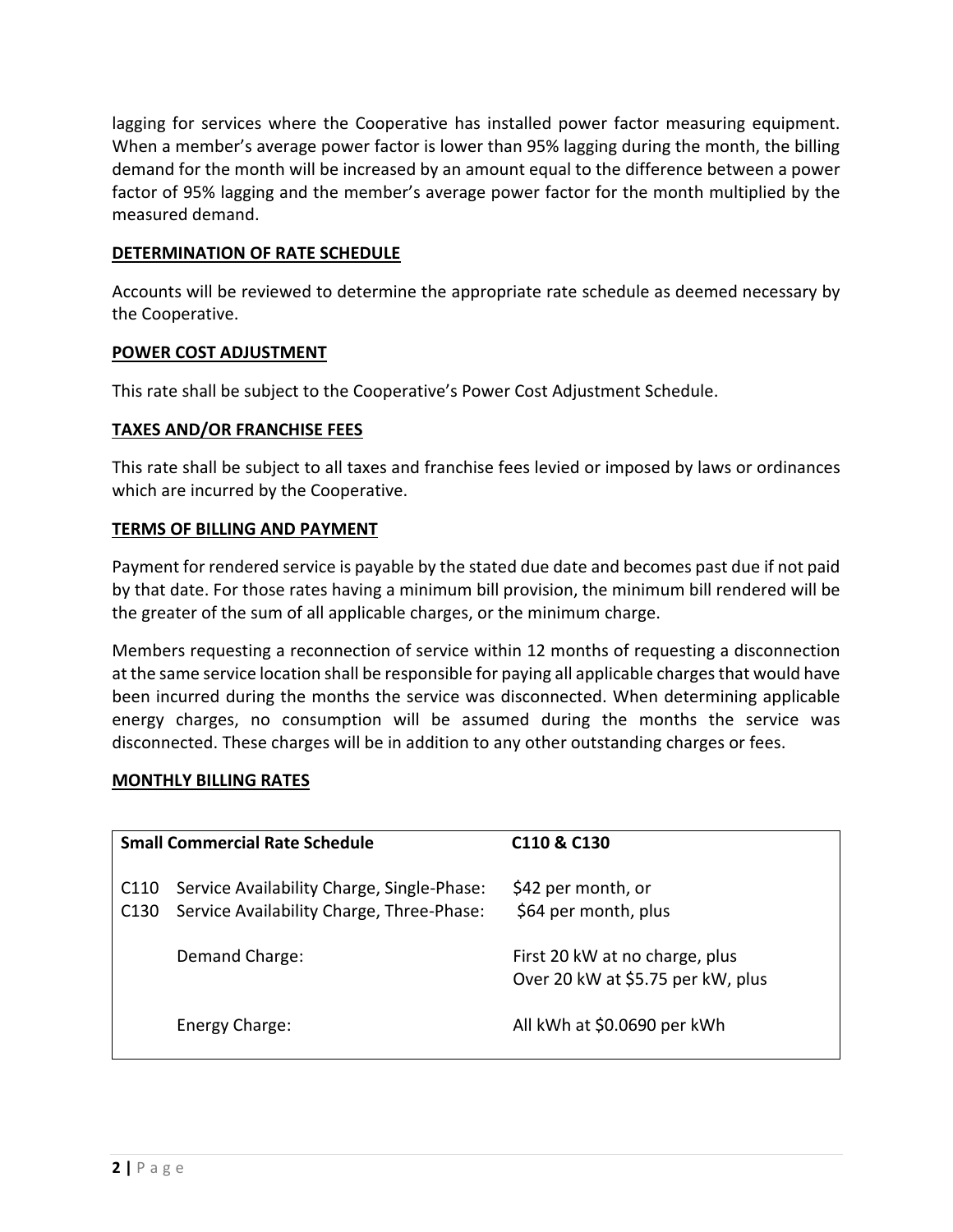| <b>Medium Commercial Rate Schedule</b> |                                                                                         | C210 & C230                                                         |
|----------------------------------------|-----------------------------------------------------------------------------------------|---------------------------------------------------------------------|
| C <sub>210</sub><br>C <sub>230</sub>   | Service Availability Charge, Single-Phase:<br>Service Availability Charge, Three-Phase: | \$150 per month, or<br>\$200 per month, plus                        |
|                                        | Demand Charge:                                                                          | First 20 kW at no charge, plus<br>Over 20 kW at \$5.75 per kW, plus |
|                                        | Energy Charge:                                                                          | All kWh at \$0.059 per kWh                                          |

**Additional Terms of Service:** Applicable to locations with established monthly billing demands which are greater than 50 kW during more than 4 months of the calendar year and less than or equal to 1,000 kW during at least 8 months of the calendar year. The minimum bill is \$250 if the combined SAC, demand and energy charge is less than the minimum amount.

| <b>Large Commercial Rate Schedule</b> | C330                                                                     |
|---------------------------------------|--------------------------------------------------------------------------|
| Service Availability Charge:          | \$2,250 per month, plus                                                  |
| Demand Charge:                        | All kW at \$5.75 per kW, plus<br>\$5.75 for all kW exceeding 2,500, plus |
| Energy Charge:                        | All kWh at \$0.0510 per kWh                                              |

**Additional Terms of Service:** Applicable to locations with established monthly billing demands which are greater than 1,000 during more than 4 months of the calendar year and less than 2,500 kW during at least 8 months of the calendar year.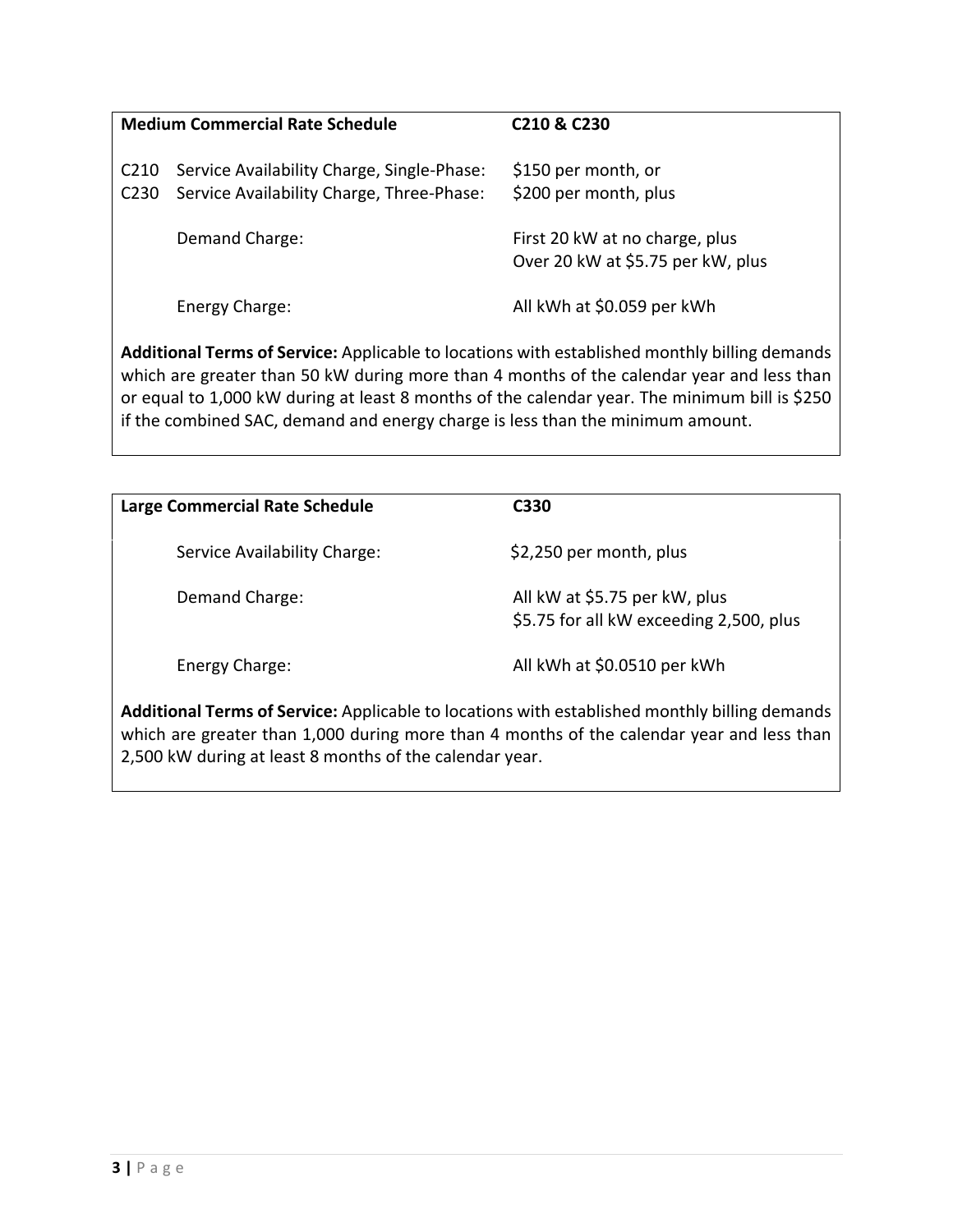| <b>Very Large Commercial Rate Schedule</b> | C430                                                                                                                   |
|--------------------------------------------|------------------------------------------------------------------------------------------------------------------------|
| Service Availability Charge:               | \$6.00 per kW times the higher of the<br>Contract Demand or the highest Billed<br>Demand in previous 12-months, plus   |
| <b>Facilities Rental Charge:</b>           | 0.8% of the installed cost of KEC owned<br>facilities on the load side of the point of<br>metering per month, plus     |
| Demand Charge:                             | All kW at \$2.25 per kW, plus                                                                                          |
| <b>Excess Demand Charge:</b>               | Twelve (12) times the sum of the service<br>availability charge and the demand<br>charge per kW of excess demand, plus |
| Energy Charge:                             | All kWh at \$0.03100 per kWh                                                                                           |

**Additional Terms of Service:** Applicable to locations with annual energy requirements not exceeding 9.0 aMW of growth in any 12 consecutive month period and having either an established monthly billing demand which is greater than 2,500 kW during at least 4 months of the calendar year or a contract demand of at least 2,500 kW. Service is available at distribution voltage and will be primary metered. Facilities required to serve member's load beyond the point of primary metering and interconnection will be either a) paid for and owned by the member, or b) owned and maintained by KEC with a monthly facilities rental charge equal to the carrying costs of such facilities paid by the member.

Member may establish a contract demand by executing a Very Large Commercial Service Agreement having a minimum 10‐year term that renews annually thereafter. Members with active Very Large Commercial Service Agreements shall provide a deposit or letter of credit equaling 12 months of billings under this rate with demand equal to the contract demand and energy requirements equal to that demand for all hours of the year or as otherwise specified in such agreement. The minimum contract demand shall be no less than the highest established demand over the past 12 months plus 500 kW rounded to the nearest 100 kW.

If a member's Billing Demand exceeds its Contract Demand in any month of the calendar year, its Contract Demand will be automatically increased in January of the year following to equal the highest monthly demand billed during the previous 12 calendar months plus 100 kW and rounded up to the nearest 100 kW. Members desiring to increase their contract demand prior to being automatically adjusted in January may do so at any time by notifying the Cooperative. Following a change in member contract demand, the member will have 3 months to issue a new letter of credit accounting for this change.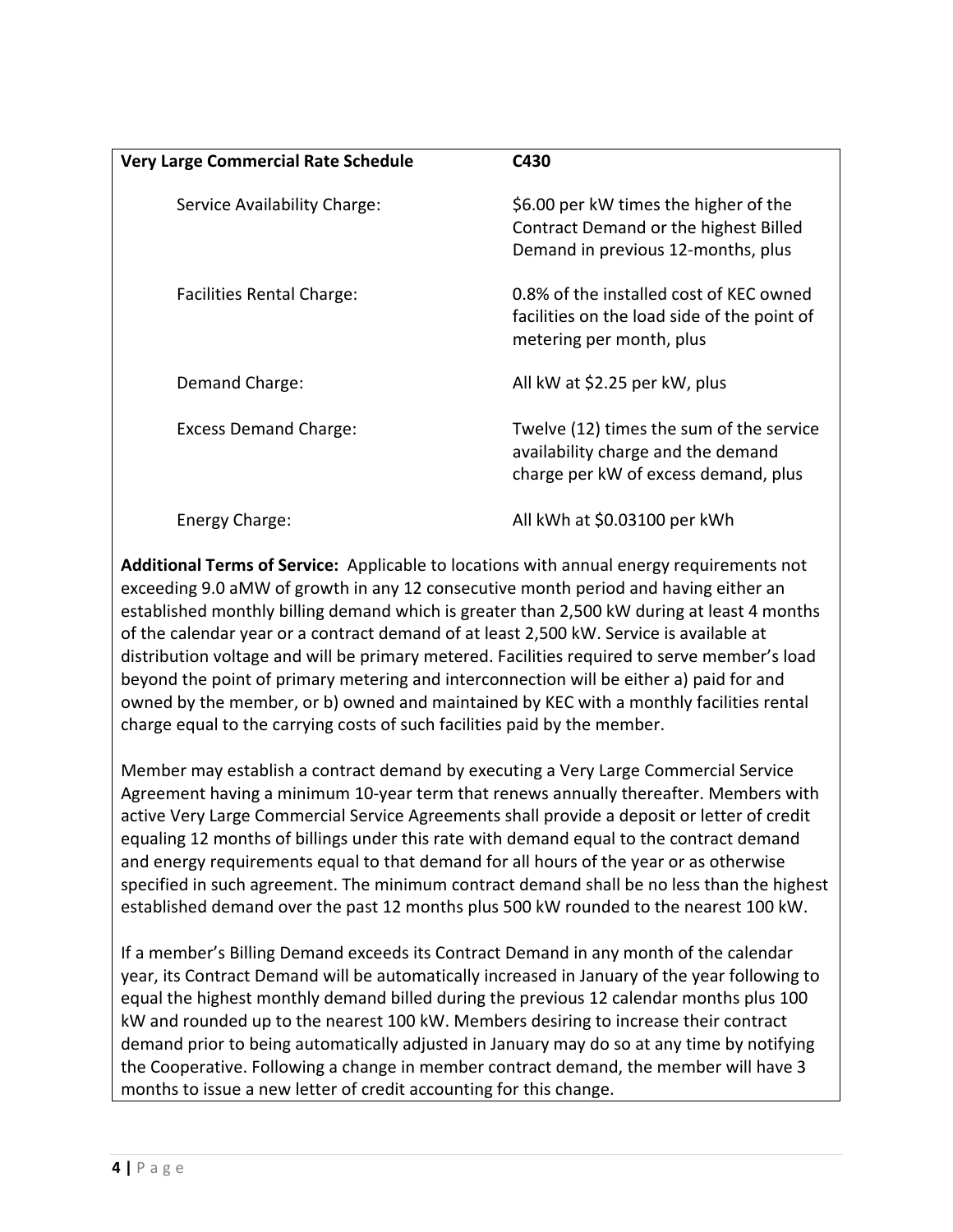Members requesting new load service under the terms of a Very Large Commercial Service Agreement shall not be required to pay a contribution in aid of construction toward the cost of facilities necessary to serve their load except as specified by this rate and the terms of such agreement and further providing that the point of interconnection is within KEC's designated commercial and industrial growth zone or at a location on KEC's system where the member's load can be served with available capacity.

The minimum monthly billing under this rate shall be the greater of a) \$10,000 plus the sum of the Service Availability Charge, the Facilities Rental Charge, applicable taxes, member's contribution to KEC's Total Retail Requirements multiplied by \$10 per MWh for all hours of the month and the greater of the member's Contract Demand multiplied by the Demand Charge or their highest Billing Demand established over the preceding 12‐months multiplied by the Demand Charge or b) the actual cost of market power secured on behalf of the member less the value recovered from remarketing that power, if any.

Members receiving service under this rate whose energy requirements grow by more than 9.0 aMW in any consecutive 12-month period will be considered ineligible for service under it retroactive to the beginning of the first month in which those energy requirements commenced and will instead be billed under the Cooperative's New Large Single Load Rate unless a separate power supply agreement stipulating alternative rates is executed beforehand.